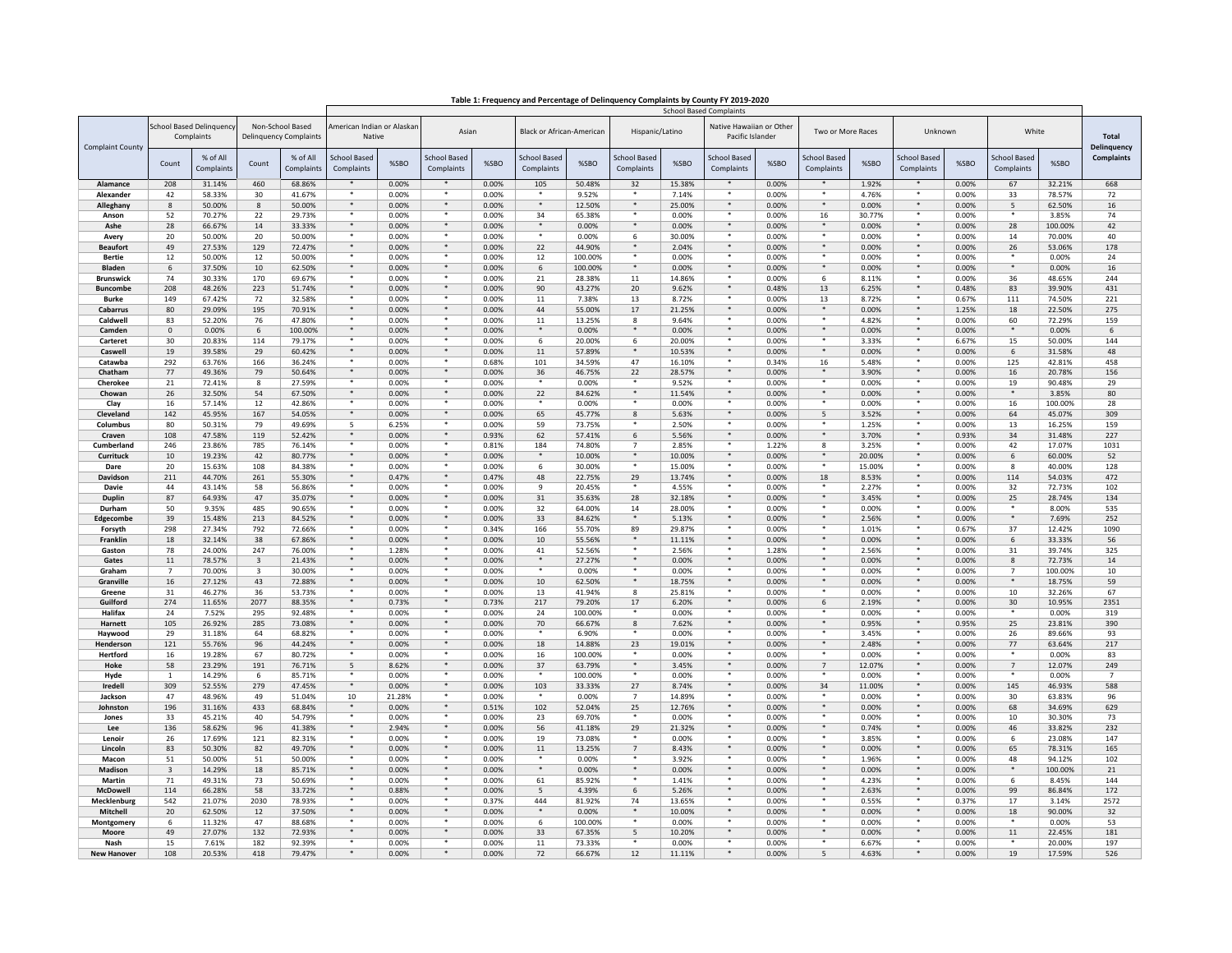|--|

| <b>School Based Delinquency</b><br>Non-School Based<br>American Indian or Alaskan<br>Native Hawaiian or Other<br>White<br>Asian<br><b>Black or African-American</b><br>Hispanic/Latino<br>Two or More Races<br>Unknown<br>Complaints<br>Native<br>Pacific Islander<br><b>Total</b><br><b>Delinguency Complaints</b><br><b>Complaint County</b><br><b>Delinquency</b><br><b>Complaints</b><br>% of All<br>% of All<br><b>School Based</b><br><b>School Based</b><br><b>School Based</b><br><b>School Based</b><br><b>School Based</b><br><b>School Based</b><br><b>School Based</b><br><b>School Based</b><br>%SBO<br>%SBO<br>%SBO<br>%SBC<br>%SBO<br>%SBO<br>%SBC<br>%SBO<br>Count<br>Count<br>Complaints<br>Complaints<br>Complaints<br>Complaints<br>Complaints<br>Complaints<br>Complaints<br>Complaints<br>Complaints<br>Complaints<br>18<br>76<br>80.85%<br>$\bullet$<br>0.00%<br>*<br>0.00%<br>- 140<br>94<br>19.15%<br>0.00%<br>*<br>18<br>100.00%<br>0.00%<br>. .<br>$\star$<br>0.00%<br>0.00%<br>- 1961<br>0.00%<br>Northampton<br>757<br>$\star$<br>$*$<br>68<br>$*$<br>$\ast$<br>912<br>155<br>0.00%<br>$5^{\circ}$<br>3.23%<br>$*$<br>2.58%<br>78<br>17.00%<br>83.00%<br>0.00%<br>43.87%<br>0.00%<br>0.00%<br>50.32%<br>Onslow<br>٠<br>$\ast$<br>54<br>191<br>33<br>5.56%<br>$\ast$<br>$\ast$<br>1.85%<br>*<br>17<br>245<br>22.04%<br>77.96%<br>0.00%<br>0.00%<br>61.11%<br>0.00%<br>0.00%<br>31.48%<br>Orange<br>11<br>$\ast$<br>$*$<br>$*$<br>16.67%<br>$*$<br>$*$<br>$*$<br>$*$<br>17<br>6<br>35.29%<br>64.71%<br>0.00%<br>0.00%<br>0.00%<br>0.00%<br>0.00%<br>0.00%<br>5<br>83.33%<br>Pamlico<br>68<br>40.48%<br>100<br>59.52%<br>٠<br>*<br>$\ast$<br>$\ast$<br>*<br>21<br>30.88%<br>168<br>0.00%<br>0.00%<br>43<br>63.24%<br>1.47%<br>0.00%<br>*<br>2.94%<br>1.47%<br>Pasquotank<br>36<br>65<br>64.36%<br>$\star$<br>$*$<br>19<br>52.78%<br>$*$<br>8.33%<br>*<br>$*$<br>$*$<br>0.00%<br>14<br>38.89%<br>101<br>35.64%<br>0.00%<br>0.00%<br>0.00%<br>0.00%<br>Pender<br>21<br>36.84%<br>36<br>٠<br>0.00%<br>$*$<br>0.00%<br>10<br>47.62%<br>۰<br>4.76%<br>$\ast$<br>0.00%<br>*<br>0.00%<br>*<br>0.00%<br>10<br>47.62%<br>57<br>63.16%<br>Perguimans<br>28<br>$\cdot$<br>14<br>$*$<br>$*$<br>$*$<br>$*$<br>$*$<br>42<br>33.33%<br>66.67%<br>0.00%<br>0.00%<br>9<br>64.29%<br>0.00%<br>0.00%<br>0.00%<br>0.00%<br>5<br>35.71%<br>Person<br>632<br>27<br>879<br>247<br>71.90%<br>٠<br>*<br>214<br>$\ast$<br>*<br>0.00%<br>*<br>Pitt<br>28.10%<br>0.00%<br>0.00%<br>86.64%<br>6<br>2.43%<br>0.00%<br>0.00%<br>10.93%<br>$\star$<br>$*$<br>$*$<br>$\ast$<br>$*$<br>$*$<br>$*$<br>78<br>Polk<br>$\overline{7}$<br>8.97%<br>71<br>14.29%<br>91.03%<br>0.00%<br>0.00%<br>0.00%<br>0.00%<br>14.29%<br>0.00%<br>5<br>71.43%<br>163<br>٠<br>$\ast$<br>*<br>*<br>58<br>260<br>97<br>37.31%<br>62.69%<br>0.00%<br>*<br>0.00%<br>21<br>21.65%<br>15<br>15.46%<br>0.00%<br>3.09%<br>0.00%<br>59.79%<br>Randolph<br>98<br>$\cdot$<br>$*$<br>49<br>$*$<br>$*$<br>23<br>190<br>92<br>48.42%<br>1.09%<br>8<br>10<br>51.58%<br>1.09%<br>53.26%<br>8.70%<br>0.00%<br>10.87%<br>0.00%<br>25.00%<br>Richmond<br>$\ast$<br>$\ast$<br>144<br>286<br>64<br>$\overline{7}$<br>*<br>430<br>33.49%<br>66.51%<br>61<br>42.36%<br>44.44%<br>-6<br>4.17%<br>4.86%<br>0.00%<br>5<br>3.47%<br>Robeson<br>0.00%<br>0.69%<br>$\star$<br>$*$<br>178<br>205<br>$*$<br>70<br>$*$<br>$*$<br>86<br>383<br>46.48%<br>53.52%<br>0.00%<br>0.00%<br>39.33%<br>15<br>8.43%<br>0.00%<br>2.25%<br>1.69%<br>48.31%<br>Rockingham<br>٠<br>30<br>$\ast$<br>*<br>*<br>68<br>150<br>*<br>0.00%<br>25<br>218<br>31.19%<br>68.81%<br>0.00%<br>0.00%<br>44.12%<br>13<br>19.12%<br>0.00%<br>0.00%<br>36.76%<br>Rowan<br>71<br>86<br>$\star$<br>$*$<br>22<br>6<br>$+$<br>$*$<br>33<br>157<br>45.22%<br>54.78%<br>0.00%<br>30.99%<br>8.45%<br>0.00%<br>$\overline{7}$<br>9.86%<br>2.82%<br>46.48%<br>1.41%<br><b>Rutherford</b><br>74<br>54<br>٠<br>*<br>27<br>$\ast$<br>*<br>*<br>128<br>57.81%<br>42.19%<br>0.00%<br>0.00%<br>36.49%<br>22<br>29.73%<br>0.00%<br>0.00%<br>0.00%<br>25<br>33.78%<br>Sampson<br>50<br>$\ast$<br>86<br>58<br>67.44%<br>28<br>32.56%<br>8.62%<br>$*$<br>0.00%<br>1.72%<br>$*$<br>0.00%<br>$*$<br>0.00%<br>$*$<br>0.00%<br>$*$<br>3.45%<br>5<br>86.21%<br>Scotland<br>58<br>٠<br>$\ast$<br>$\ast$<br>27<br>52<br>52.73%<br>$*$<br>18<br>34.62%<br>1.92%<br>$\ast$<br>11.54%<br>51.92%<br>110<br>47.27%<br>0.00%<br>0.00%<br>0.00%<br>6<br>0.00%<br>Stanly<br>58<br>$\star$<br>$*$<br>120<br>62<br>48.33%<br>$\ast$<br>$*$<br>$*$<br>$*$<br>$*$<br>59<br>51.67%<br>0.00%<br>0.00%<br>0.00%<br>0.00%<br>0.00%<br>4.84%<br>0.00%<br>95.16%<br><b>Stokes</b><br>87<br>119<br>٠<br>*<br>$\ast$<br>$\ast$<br>60<br>206<br>42.23%<br>57.77%<br>0.00%<br>0.00%<br>5<br>5.75%<br>9<br>10.34%<br>0.00%<br>13<br>14.94%<br>0.00%<br>68.97%<br>Surry<br>*<br>$\ast$<br>$*$<br>$\overline{\mathbf{3}}$<br>25.00%<br>$\ast$<br>$*$<br>0.00%<br>0.00%<br>$+$<br>0.00%<br>$*$<br>66.67%<br>12<br>$\mathbf{q}$<br>75.00%<br>33.33%<br>0.00%<br>0.00%<br>0.00%<br>Swain<br>6<br>25<br>٠<br>$\ast$<br>$\ast$<br>*<br>*<br>45<br>20<br>55.56%<br>*<br>$\ast$<br>17<br>44.44%<br>0.00%<br>0.00%<br>10.00%<br>5.00%<br>0.00%<br>0.00%<br>0.00%<br>85.00%<br>Transylvania<br>$\overline{7}$<br>$\ast$<br>$*$<br>$\ast$<br>$*$<br>$\ast$<br>$*$<br>36<br>29<br>80.56%<br>19.44%<br>0.00%<br>23<br>79.31%<br>0.00%<br>0.00%<br>0.00%<br>0.00%<br>20.69%<br>0.00%<br>6<br><b>Tyrrell</b><br>٠<br>$\ast$<br>667<br>248<br>419<br>$*$<br>143<br>$\ast$<br>73<br>37.18%<br>62.82%<br>0.00%<br>0.00%<br>57.66%<br>27<br>10.89%<br>0.00%<br>5<br>2.02%<br>0.00%<br>29.44%<br>Union<br>74<br>$\star$<br>$\ast$<br>$*$<br>$*$<br>$*$<br>15<br>0.00%<br>$*$<br>12<br>6.67%<br>0.00%<br>$*$<br>13.33%<br>89<br>16.85%<br>83.15%<br>0.00%<br>80.00%<br>0.00%<br>0.00%<br>Vance<br>1477<br>$\ddot{\phantom{1}}$<br>*<br>225<br>$\ast$<br>$\ast$<br>*<br>1776<br>299<br>83.16%<br>27<br>47<br>16.84%<br>0.00%<br>0.00%<br>75.25%<br>9.03%<br>0.00%<br>0.00%<br>0.00%<br>15.72%<br>Wake<br>15<br>$\star$<br>$*$<br>14<br>$*$<br>$+$<br>$*$<br>$*$<br>$*$<br>29<br>14<br>48.28%<br>51.72%<br>0.00%<br>0.00%<br>0.00%<br>0.00%<br>0.00%<br>100.00%<br>0.00%<br>0.00%<br>Warren<br>*<br>30<br>٠<br>$\ast$<br>۰<br>$\ast$<br>$\ast$<br>$\ast$<br>*<br>32<br>6.25%<br>93.75%<br>0.00%<br>0.00%<br>100.00%<br>0.00%<br>0.00%<br>0.00%<br>0.00%<br>₩<br>0.00%<br>Washington<br>$\star$<br>$*$<br>$*$<br>$*$<br>32<br>42<br>56.76%<br>$*$<br>0.00%<br>*<br>18.75%<br>25<br>74<br>43.24%<br>0.00%<br>0.00%<br>3.13%<br>0.00%<br>6<br>0.00%<br>78.13%<br>Watauga<br>190<br>75<br>39.47%<br>115<br>60.53%<br>٠<br>44<br>58.67%<br>۰<br>2.67%<br>$\ast$<br>0.00%<br>$\ast$<br>*<br>29<br>38.67%<br>0.00%<br>0.00%<br>0.00%<br>0.00%<br>Wayne<br>107<br>103<br>$\ast$<br>$*$<br>$*$<br>$*$<br>$*$<br>210<br>50.95%<br>49.05%<br>0.00%<br>1.87%<br>11<br>10.28%<br>8<br>7.48%<br>0.00%<br>1.87%<br>0.93%<br>83<br>77.57%<br>Wilkes<br>380<br>٠<br>$\ast$<br>*<br>404<br>24<br>5.94%<br>94.06%<br>8.33%<br>*<br>0.00%<br>14<br>58.33%<br>4.17%<br>$*$<br>0.00%<br>*<br>0.00%<br>4.17%<br>25.00%<br>Wilson<br>-6<br>$*$<br>97<br>56<br>$\ast$<br>$*$<br>$*$<br>$*$<br>$*$<br>28<br>Yadkin<br>41<br>42.27%<br>57.73%<br>0.00%<br>0.00%<br>0.00%<br>12<br>29.27%<br>0.00%<br>0.00%<br>2.44%<br>68.29%<br>*<br>$\ast$<br>*<br>17<br>35.29%<br>11<br>٠<br>0.00%<br>*<br>0.00%<br>$\ast$<br>0.00%<br>*<br>6<br>64.71%<br>0.00%<br>0.00%<br>0.00%<br>0.00%<br>100.00%<br>-6<br>Yancey<br>18.666<br>7.963<br>1.27%<br>16<br>3.902<br>844<br>10.60%<br>$\overline{7}$<br>273<br>20<br>2.800<br>26.629<br>29.90%<br>70.10%<br>101<br>0.20%<br>49.00%<br>0.09%<br>3.43%<br>0.25%<br>35.16%<br><b>State Totals</b> |  |  |  |  |  | <b>School Based Complaints</b> |  |  |  |  |  |  |  |  |  |  |  |  |  |
|------------------------------------------------------------------------------------------------------------------------------------------------------------------------------------------------------------------------------------------------------------------------------------------------------------------------------------------------------------------------------------------------------------------------------------------------------------------------------------------------------------------------------------------------------------------------------------------------------------------------------------------------------------------------------------------------------------------------------------------------------------------------------------------------------------------------------------------------------------------------------------------------------------------------------------------------------------------------------------------------------------------------------------------------------------------------------------------------------------------------------------------------------------------------------------------------------------------------------------------------------------------------------------------------------------------------------------------------------------------------------------------------------------------------------------------------------------------------------------------------------------------------------------------------------------------------------------------------------------------------------------------------------------------------------------------------------------------------------------------------------------------------------------------------------------------------------------------------------------------------------------------------------------------------------------------------------------------------------------------------------------------------------------------------------------------------------------------------------------------------------------------------------------------------------------------------------------------------------------------------------------------------------------------------------------------------------------------------------------------------------------------------------------------------------------------------------------------------------------------------------------------------------------------------------------------------------------------------------------------------------------------------------------------------------------------------------------------------------------------------------------------------------------------------------------------------------------------------------------------------------------------------------------------------------------------------------------------------------------------------------------------------------------------------------------------------------------------------------------------------------------------------------------------------------------------------------------------------------------------------------------------------------------------------------------------------------------------------------------------------------------------------------------------------------------------------------------------------------------------------------------------------------------------------------------------------------------------------------------------------------------------------------------------------------------------------------------------------------------------------------------------------------------------------------------------------------------------------------------------------------------------------------------------------------------------------------------------------------------------------------------------------------------------------------------------------------------------------------------------------------------------------------------------------------------------------------------------------------------------------------------------------------------------------------------------------------------------------------------------------------------------------------------------------------------------------------------------------------------------------------------------------------------------------------------------------------------------------------------------------------------------------------------------------------------------------------------------------------------------------------------------------------------------------------------------------------------------------------------------------------------------------------------------------------------------------------------------------------------------------------------------------------------------------------------------------------------------------------------------------------------------------------------------------------------------------------------------------------------------------------------------------------------------------------------------------------------------------------------------------------------------------------------------------------------------------------------------------------------------------------------------------------------------------------------------------------------------------------------------------------------------------------------------------------------------------------------------------------------------------------------------------------------------------------------------------------------------------------------------------------------------------------------------------------------------------------------------------------------------------------------------------------------------------------------------------------------------------------------------------------------------------------------------------------------------------------------------------------------------------------------------------------------------------------------------------------------------------------------------------------------------------------------------------------------------------------------------------------------------------------------------------------------------------------------------------------------------------------------------------------------------------------------------------------------------------------------------------------------------------------------------------------------------------------------------------------------------------------------------------------------------------------------------------------------------------------------------------------------------------------------------------------------------------------------------------------------------------------------------------------------------------------------------------------------------------------------------------------------------------------------------------------------------------------------------------------------------------------------------------------------------------------------------------------------------------------------------------------------------------------------------------------------------------------------------------------------------------------------------------------------------------------------------------------------------------------------------------------------|--|--|--|--|--|--------------------------------|--|--|--|--|--|--|--|--|--|--|--|--|--|
|                                                                                                                                                                                                                                                                                                                                                                                                                                                                                                                                                                                                                                                                                                                                                                                                                                                                                                                                                                                                                                                                                                                                                                                                                                                                                                                                                                                                                                                                                                                                                                                                                                                                                                                                                                                                                                                                                                                                                                                                                                                                                                                                                                                                                                                                                                                                                                                                                                                                                                                                                                                                                                                                                                                                                                                                                                                                                                                                                                                                                                                                                                                                                                                                                                                                                                                                                                                                                                                                                                                                                                                                                                                                                                                                                                                                                                                                                                                                                                                                                                                                                                                                                                                                                                                                                                                                                                                                                                                                                                                                                                                                                                                                                                                                                                                                                                                                                                                                                                                                                                                                                                                                                                                                                                                                                                                                                                                                                                                                                                                                                                                                                                                                                                                                                                                                                                                                                                                                                                                                                                                                                                                                                                                                                                                                                                                                                                                                                                                                                                                                                                                                                                                                                                                                                                                                                                                                                                                                                                                                                                                                                                                                                                                                                                                                                                                                                                                                                                                                                                                                                                                                                                                                                                                                    |  |  |  |  |  |                                |  |  |  |  |  |  |  |  |  |  |  |  |  |
|                                                                                                                                                                                                                                                                                                                                                                                                                                                                                                                                                                                                                                                                                                                                                                                                                                                                                                                                                                                                                                                                                                                                                                                                                                                                                                                                                                                                                                                                                                                                                                                                                                                                                                                                                                                                                                                                                                                                                                                                                                                                                                                                                                                                                                                                                                                                                                                                                                                                                                                                                                                                                                                                                                                                                                                                                                                                                                                                                                                                                                                                                                                                                                                                                                                                                                                                                                                                                                                                                                                                                                                                                                                                                                                                                                                                                                                                                                                                                                                                                                                                                                                                                                                                                                                                                                                                                                                                                                                                                                                                                                                                                                                                                                                                                                                                                                                                                                                                                                                                                                                                                                                                                                                                                                                                                                                                                                                                                                                                                                                                                                                                                                                                                                                                                                                                                                                                                                                                                                                                                                                                                                                                                                                                                                                                                                                                                                                                                                                                                                                                                                                                                                                                                                                                                                                                                                                                                                                                                                                                                                                                                                                                                                                                                                                                                                                                                                                                                                                                                                                                                                                                                                                                                                                                    |  |  |  |  |  |                                |  |  |  |  |  |  |  |  |  |  |  |  |  |
|                                                                                                                                                                                                                                                                                                                                                                                                                                                                                                                                                                                                                                                                                                                                                                                                                                                                                                                                                                                                                                                                                                                                                                                                                                                                                                                                                                                                                                                                                                                                                                                                                                                                                                                                                                                                                                                                                                                                                                                                                                                                                                                                                                                                                                                                                                                                                                                                                                                                                                                                                                                                                                                                                                                                                                                                                                                                                                                                                                                                                                                                                                                                                                                                                                                                                                                                                                                                                                                                                                                                                                                                                                                                                                                                                                                                                                                                                                                                                                                                                                                                                                                                                                                                                                                                                                                                                                                                                                                                                                                                                                                                                                                                                                                                                                                                                                                                                                                                                                                                                                                                                                                                                                                                                                                                                                                                                                                                                                                                                                                                                                                                                                                                                                                                                                                                                                                                                                                                                                                                                                                                                                                                                                                                                                                                                                                                                                                                                                                                                                                                                                                                                                                                                                                                                                                                                                                                                                                                                                                                                                                                                                                                                                                                                                                                                                                                                                                                                                                                                                                                                                                                                                                                                                                                    |  |  |  |  |  |                                |  |  |  |  |  |  |  |  |  |  |  |  |  |
|                                                                                                                                                                                                                                                                                                                                                                                                                                                                                                                                                                                                                                                                                                                                                                                                                                                                                                                                                                                                                                                                                                                                                                                                                                                                                                                                                                                                                                                                                                                                                                                                                                                                                                                                                                                                                                                                                                                                                                                                                                                                                                                                                                                                                                                                                                                                                                                                                                                                                                                                                                                                                                                                                                                                                                                                                                                                                                                                                                                                                                                                                                                                                                                                                                                                                                                                                                                                                                                                                                                                                                                                                                                                                                                                                                                                                                                                                                                                                                                                                                                                                                                                                                                                                                                                                                                                                                                                                                                                                                                                                                                                                                                                                                                                                                                                                                                                                                                                                                                                                                                                                                                                                                                                                                                                                                                                                                                                                                                                                                                                                                                                                                                                                                                                                                                                                                                                                                                                                                                                                                                                                                                                                                                                                                                                                                                                                                                                                                                                                                                                                                                                                                                                                                                                                                                                                                                                                                                                                                                                                                                                                                                                                                                                                                                                                                                                                                                                                                                                                                                                                                                                                                                                                                                                    |  |  |  |  |  |                                |  |  |  |  |  |  |  |  |  |  |  |  |  |
|                                                                                                                                                                                                                                                                                                                                                                                                                                                                                                                                                                                                                                                                                                                                                                                                                                                                                                                                                                                                                                                                                                                                                                                                                                                                                                                                                                                                                                                                                                                                                                                                                                                                                                                                                                                                                                                                                                                                                                                                                                                                                                                                                                                                                                                                                                                                                                                                                                                                                                                                                                                                                                                                                                                                                                                                                                                                                                                                                                                                                                                                                                                                                                                                                                                                                                                                                                                                                                                                                                                                                                                                                                                                                                                                                                                                                                                                                                                                                                                                                                                                                                                                                                                                                                                                                                                                                                                                                                                                                                                                                                                                                                                                                                                                                                                                                                                                                                                                                                                                                                                                                                                                                                                                                                                                                                                                                                                                                                                                                                                                                                                                                                                                                                                                                                                                                                                                                                                                                                                                                                                                                                                                                                                                                                                                                                                                                                                                                                                                                                                                                                                                                                                                                                                                                                                                                                                                                                                                                                                                                                                                                                                                                                                                                                                                                                                                                                                                                                                                                                                                                                                                                                                                                                                                    |  |  |  |  |  |                                |  |  |  |  |  |  |  |  |  |  |  |  |  |
|                                                                                                                                                                                                                                                                                                                                                                                                                                                                                                                                                                                                                                                                                                                                                                                                                                                                                                                                                                                                                                                                                                                                                                                                                                                                                                                                                                                                                                                                                                                                                                                                                                                                                                                                                                                                                                                                                                                                                                                                                                                                                                                                                                                                                                                                                                                                                                                                                                                                                                                                                                                                                                                                                                                                                                                                                                                                                                                                                                                                                                                                                                                                                                                                                                                                                                                                                                                                                                                                                                                                                                                                                                                                                                                                                                                                                                                                                                                                                                                                                                                                                                                                                                                                                                                                                                                                                                                                                                                                                                                                                                                                                                                                                                                                                                                                                                                                                                                                                                                                                                                                                                                                                                                                                                                                                                                                                                                                                                                                                                                                                                                                                                                                                                                                                                                                                                                                                                                                                                                                                                                                                                                                                                                                                                                                                                                                                                                                                                                                                                                                                                                                                                                                                                                                                                                                                                                                                                                                                                                                                                                                                                                                                                                                                                                                                                                                                                                                                                                                                                                                                                                                                                                                                                                                    |  |  |  |  |  |                                |  |  |  |  |  |  |  |  |  |  |  |  |  |
|                                                                                                                                                                                                                                                                                                                                                                                                                                                                                                                                                                                                                                                                                                                                                                                                                                                                                                                                                                                                                                                                                                                                                                                                                                                                                                                                                                                                                                                                                                                                                                                                                                                                                                                                                                                                                                                                                                                                                                                                                                                                                                                                                                                                                                                                                                                                                                                                                                                                                                                                                                                                                                                                                                                                                                                                                                                                                                                                                                                                                                                                                                                                                                                                                                                                                                                                                                                                                                                                                                                                                                                                                                                                                                                                                                                                                                                                                                                                                                                                                                                                                                                                                                                                                                                                                                                                                                                                                                                                                                                                                                                                                                                                                                                                                                                                                                                                                                                                                                                                                                                                                                                                                                                                                                                                                                                                                                                                                                                                                                                                                                                                                                                                                                                                                                                                                                                                                                                                                                                                                                                                                                                                                                                                                                                                                                                                                                                                                                                                                                                                                                                                                                                                                                                                                                                                                                                                                                                                                                                                                                                                                                                                                                                                                                                                                                                                                                                                                                                                                                                                                                                                                                                                                                                                    |  |  |  |  |  |                                |  |  |  |  |  |  |  |  |  |  |  |  |  |
|                                                                                                                                                                                                                                                                                                                                                                                                                                                                                                                                                                                                                                                                                                                                                                                                                                                                                                                                                                                                                                                                                                                                                                                                                                                                                                                                                                                                                                                                                                                                                                                                                                                                                                                                                                                                                                                                                                                                                                                                                                                                                                                                                                                                                                                                                                                                                                                                                                                                                                                                                                                                                                                                                                                                                                                                                                                                                                                                                                                                                                                                                                                                                                                                                                                                                                                                                                                                                                                                                                                                                                                                                                                                                                                                                                                                                                                                                                                                                                                                                                                                                                                                                                                                                                                                                                                                                                                                                                                                                                                                                                                                                                                                                                                                                                                                                                                                                                                                                                                                                                                                                                                                                                                                                                                                                                                                                                                                                                                                                                                                                                                                                                                                                                                                                                                                                                                                                                                                                                                                                                                                                                                                                                                                                                                                                                                                                                                                                                                                                                                                                                                                                                                                                                                                                                                                                                                                                                                                                                                                                                                                                                                                                                                                                                                                                                                                                                                                                                                                                                                                                                                                                                                                                                                                    |  |  |  |  |  |                                |  |  |  |  |  |  |  |  |  |  |  |  |  |
|                                                                                                                                                                                                                                                                                                                                                                                                                                                                                                                                                                                                                                                                                                                                                                                                                                                                                                                                                                                                                                                                                                                                                                                                                                                                                                                                                                                                                                                                                                                                                                                                                                                                                                                                                                                                                                                                                                                                                                                                                                                                                                                                                                                                                                                                                                                                                                                                                                                                                                                                                                                                                                                                                                                                                                                                                                                                                                                                                                                                                                                                                                                                                                                                                                                                                                                                                                                                                                                                                                                                                                                                                                                                                                                                                                                                                                                                                                                                                                                                                                                                                                                                                                                                                                                                                                                                                                                                                                                                                                                                                                                                                                                                                                                                                                                                                                                                                                                                                                                                                                                                                                                                                                                                                                                                                                                                                                                                                                                                                                                                                                                                                                                                                                                                                                                                                                                                                                                                                                                                                                                                                                                                                                                                                                                                                                                                                                                                                                                                                                                                                                                                                                                                                                                                                                                                                                                                                                                                                                                                                                                                                                                                                                                                                                                                                                                                                                                                                                                                                                                                                                                                                                                                                                                                    |  |  |  |  |  |                                |  |  |  |  |  |  |  |  |  |  |  |  |  |
|                                                                                                                                                                                                                                                                                                                                                                                                                                                                                                                                                                                                                                                                                                                                                                                                                                                                                                                                                                                                                                                                                                                                                                                                                                                                                                                                                                                                                                                                                                                                                                                                                                                                                                                                                                                                                                                                                                                                                                                                                                                                                                                                                                                                                                                                                                                                                                                                                                                                                                                                                                                                                                                                                                                                                                                                                                                                                                                                                                                                                                                                                                                                                                                                                                                                                                                                                                                                                                                                                                                                                                                                                                                                                                                                                                                                                                                                                                                                                                                                                                                                                                                                                                                                                                                                                                                                                                                                                                                                                                                                                                                                                                                                                                                                                                                                                                                                                                                                                                                                                                                                                                                                                                                                                                                                                                                                                                                                                                                                                                                                                                                                                                                                                                                                                                                                                                                                                                                                                                                                                                                                                                                                                                                                                                                                                                                                                                                                                                                                                                                                                                                                                                                                                                                                                                                                                                                                                                                                                                                                                                                                                                                                                                                                                                                                                                                                                                                                                                                                                                                                                                                                                                                                                                                                    |  |  |  |  |  |                                |  |  |  |  |  |  |  |  |  |  |  |  |  |
|                                                                                                                                                                                                                                                                                                                                                                                                                                                                                                                                                                                                                                                                                                                                                                                                                                                                                                                                                                                                                                                                                                                                                                                                                                                                                                                                                                                                                                                                                                                                                                                                                                                                                                                                                                                                                                                                                                                                                                                                                                                                                                                                                                                                                                                                                                                                                                                                                                                                                                                                                                                                                                                                                                                                                                                                                                                                                                                                                                                                                                                                                                                                                                                                                                                                                                                                                                                                                                                                                                                                                                                                                                                                                                                                                                                                                                                                                                                                                                                                                                                                                                                                                                                                                                                                                                                                                                                                                                                                                                                                                                                                                                                                                                                                                                                                                                                                                                                                                                                                                                                                                                                                                                                                                                                                                                                                                                                                                                                                                                                                                                                                                                                                                                                                                                                                                                                                                                                                                                                                                                                                                                                                                                                                                                                                                                                                                                                                                                                                                                                                                                                                                                                                                                                                                                                                                                                                                                                                                                                                                                                                                                                                                                                                                                                                                                                                                                                                                                                                                                                                                                                                                                                                                                                                    |  |  |  |  |  |                                |  |  |  |  |  |  |  |  |  |  |  |  |  |
|                                                                                                                                                                                                                                                                                                                                                                                                                                                                                                                                                                                                                                                                                                                                                                                                                                                                                                                                                                                                                                                                                                                                                                                                                                                                                                                                                                                                                                                                                                                                                                                                                                                                                                                                                                                                                                                                                                                                                                                                                                                                                                                                                                                                                                                                                                                                                                                                                                                                                                                                                                                                                                                                                                                                                                                                                                                                                                                                                                                                                                                                                                                                                                                                                                                                                                                                                                                                                                                                                                                                                                                                                                                                                                                                                                                                                                                                                                                                                                                                                                                                                                                                                                                                                                                                                                                                                                                                                                                                                                                                                                                                                                                                                                                                                                                                                                                                                                                                                                                                                                                                                                                                                                                                                                                                                                                                                                                                                                                                                                                                                                                                                                                                                                                                                                                                                                                                                                                                                                                                                                                                                                                                                                                                                                                                                                                                                                                                                                                                                                                                                                                                                                                                                                                                                                                                                                                                                                                                                                                                                                                                                                                                                                                                                                                                                                                                                                                                                                                                                                                                                                                                                                                                                                                                    |  |  |  |  |  |                                |  |  |  |  |  |  |  |  |  |  |  |  |  |
|                                                                                                                                                                                                                                                                                                                                                                                                                                                                                                                                                                                                                                                                                                                                                                                                                                                                                                                                                                                                                                                                                                                                                                                                                                                                                                                                                                                                                                                                                                                                                                                                                                                                                                                                                                                                                                                                                                                                                                                                                                                                                                                                                                                                                                                                                                                                                                                                                                                                                                                                                                                                                                                                                                                                                                                                                                                                                                                                                                                                                                                                                                                                                                                                                                                                                                                                                                                                                                                                                                                                                                                                                                                                                                                                                                                                                                                                                                                                                                                                                                                                                                                                                                                                                                                                                                                                                                                                                                                                                                                                                                                                                                                                                                                                                                                                                                                                                                                                                                                                                                                                                                                                                                                                                                                                                                                                                                                                                                                                                                                                                                                                                                                                                                                                                                                                                                                                                                                                                                                                                                                                                                                                                                                                                                                                                                                                                                                                                                                                                                                                                                                                                                                                                                                                                                                                                                                                                                                                                                                                                                                                                                                                                                                                                                                                                                                                                                                                                                                                                                                                                                                                                                                                                                                                    |  |  |  |  |  |                                |  |  |  |  |  |  |  |  |  |  |  |  |  |
|                                                                                                                                                                                                                                                                                                                                                                                                                                                                                                                                                                                                                                                                                                                                                                                                                                                                                                                                                                                                                                                                                                                                                                                                                                                                                                                                                                                                                                                                                                                                                                                                                                                                                                                                                                                                                                                                                                                                                                                                                                                                                                                                                                                                                                                                                                                                                                                                                                                                                                                                                                                                                                                                                                                                                                                                                                                                                                                                                                                                                                                                                                                                                                                                                                                                                                                                                                                                                                                                                                                                                                                                                                                                                                                                                                                                                                                                                                                                                                                                                                                                                                                                                                                                                                                                                                                                                                                                                                                                                                                                                                                                                                                                                                                                                                                                                                                                                                                                                                                                                                                                                                                                                                                                                                                                                                                                                                                                                                                                                                                                                                                                                                                                                                                                                                                                                                                                                                                                                                                                                                                                                                                                                                                                                                                                                                                                                                                                                                                                                                                                                                                                                                                                                                                                                                                                                                                                                                                                                                                                                                                                                                                                                                                                                                                                                                                                                                                                                                                                                                                                                                                                                                                                                                                                    |  |  |  |  |  |                                |  |  |  |  |  |  |  |  |  |  |  |  |  |
|                                                                                                                                                                                                                                                                                                                                                                                                                                                                                                                                                                                                                                                                                                                                                                                                                                                                                                                                                                                                                                                                                                                                                                                                                                                                                                                                                                                                                                                                                                                                                                                                                                                                                                                                                                                                                                                                                                                                                                                                                                                                                                                                                                                                                                                                                                                                                                                                                                                                                                                                                                                                                                                                                                                                                                                                                                                                                                                                                                                                                                                                                                                                                                                                                                                                                                                                                                                                                                                                                                                                                                                                                                                                                                                                                                                                                                                                                                                                                                                                                                                                                                                                                                                                                                                                                                                                                                                                                                                                                                                                                                                                                                                                                                                                                                                                                                                                                                                                                                                                                                                                                                                                                                                                                                                                                                                                                                                                                                                                                                                                                                                                                                                                                                                                                                                                                                                                                                                                                                                                                                                                                                                                                                                                                                                                                                                                                                                                                                                                                                                                                                                                                                                                                                                                                                                                                                                                                                                                                                                                                                                                                                                                                                                                                                                                                                                                                                                                                                                                                                                                                                                                                                                                                                                                    |  |  |  |  |  |                                |  |  |  |  |  |  |  |  |  |  |  |  |  |
|                                                                                                                                                                                                                                                                                                                                                                                                                                                                                                                                                                                                                                                                                                                                                                                                                                                                                                                                                                                                                                                                                                                                                                                                                                                                                                                                                                                                                                                                                                                                                                                                                                                                                                                                                                                                                                                                                                                                                                                                                                                                                                                                                                                                                                                                                                                                                                                                                                                                                                                                                                                                                                                                                                                                                                                                                                                                                                                                                                                                                                                                                                                                                                                                                                                                                                                                                                                                                                                                                                                                                                                                                                                                                                                                                                                                                                                                                                                                                                                                                                                                                                                                                                                                                                                                                                                                                                                                                                                                                                                                                                                                                                                                                                                                                                                                                                                                                                                                                                                                                                                                                                                                                                                                                                                                                                                                                                                                                                                                                                                                                                                                                                                                                                                                                                                                                                                                                                                                                                                                                                                                                                                                                                                                                                                                                                                                                                                                                                                                                                                                                                                                                                                                                                                                                                                                                                                                                                                                                                                                                                                                                                                                                                                                                                                                                                                                                                                                                                                                                                                                                                                                                                                                                                                                    |  |  |  |  |  |                                |  |  |  |  |  |  |  |  |  |  |  |  |  |
|                                                                                                                                                                                                                                                                                                                                                                                                                                                                                                                                                                                                                                                                                                                                                                                                                                                                                                                                                                                                                                                                                                                                                                                                                                                                                                                                                                                                                                                                                                                                                                                                                                                                                                                                                                                                                                                                                                                                                                                                                                                                                                                                                                                                                                                                                                                                                                                                                                                                                                                                                                                                                                                                                                                                                                                                                                                                                                                                                                                                                                                                                                                                                                                                                                                                                                                                                                                                                                                                                                                                                                                                                                                                                                                                                                                                                                                                                                                                                                                                                                                                                                                                                                                                                                                                                                                                                                                                                                                                                                                                                                                                                                                                                                                                                                                                                                                                                                                                                                                                                                                                                                                                                                                                                                                                                                                                                                                                                                                                                                                                                                                                                                                                                                                                                                                                                                                                                                                                                                                                                                                                                                                                                                                                                                                                                                                                                                                                                                                                                                                                                                                                                                                                                                                                                                                                                                                                                                                                                                                                                                                                                                                                                                                                                                                                                                                                                                                                                                                                                                                                                                                                                                                                                                                                    |  |  |  |  |  |                                |  |  |  |  |  |  |  |  |  |  |  |  |  |
|                                                                                                                                                                                                                                                                                                                                                                                                                                                                                                                                                                                                                                                                                                                                                                                                                                                                                                                                                                                                                                                                                                                                                                                                                                                                                                                                                                                                                                                                                                                                                                                                                                                                                                                                                                                                                                                                                                                                                                                                                                                                                                                                                                                                                                                                                                                                                                                                                                                                                                                                                                                                                                                                                                                                                                                                                                                                                                                                                                                                                                                                                                                                                                                                                                                                                                                                                                                                                                                                                                                                                                                                                                                                                                                                                                                                                                                                                                                                                                                                                                                                                                                                                                                                                                                                                                                                                                                                                                                                                                                                                                                                                                                                                                                                                                                                                                                                                                                                                                                                                                                                                                                                                                                                                                                                                                                                                                                                                                                                                                                                                                                                                                                                                                                                                                                                                                                                                                                                                                                                                                                                                                                                                                                                                                                                                                                                                                                                                                                                                                                                                                                                                                                                                                                                                                                                                                                                                                                                                                                                                                                                                                                                                                                                                                                                                                                                                                                                                                                                                                                                                                                                                                                                                                                                    |  |  |  |  |  |                                |  |  |  |  |  |  |  |  |  |  |  |  |  |
|                                                                                                                                                                                                                                                                                                                                                                                                                                                                                                                                                                                                                                                                                                                                                                                                                                                                                                                                                                                                                                                                                                                                                                                                                                                                                                                                                                                                                                                                                                                                                                                                                                                                                                                                                                                                                                                                                                                                                                                                                                                                                                                                                                                                                                                                                                                                                                                                                                                                                                                                                                                                                                                                                                                                                                                                                                                                                                                                                                                                                                                                                                                                                                                                                                                                                                                                                                                                                                                                                                                                                                                                                                                                                                                                                                                                                                                                                                                                                                                                                                                                                                                                                                                                                                                                                                                                                                                                                                                                                                                                                                                                                                                                                                                                                                                                                                                                                                                                                                                                                                                                                                                                                                                                                                                                                                                                                                                                                                                                                                                                                                                                                                                                                                                                                                                                                                                                                                                                                                                                                                                                                                                                                                                                                                                                                                                                                                                                                                                                                                                                                                                                                                                                                                                                                                                                                                                                                                                                                                                                                                                                                                                                                                                                                                                                                                                                                                                                                                                                                                                                                                                                                                                                                                                                    |  |  |  |  |  |                                |  |  |  |  |  |  |  |  |  |  |  |  |  |
|                                                                                                                                                                                                                                                                                                                                                                                                                                                                                                                                                                                                                                                                                                                                                                                                                                                                                                                                                                                                                                                                                                                                                                                                                                                                                                                                                                                                                                                                                                                                                                                                                                                                                                                                                                                                                                                                                                                                                                                                                                                                                                                                                                                                                                                                                                                                                                                                                                                                                                                                                                                                                                                                                                                                                                                                                                                                                                                                                                                                                                                                                                                                                                                                                                                                                                                                                                                                                                                                                                                                                                                                                                                                                                                                                                                                                                                                                                                                                                                                                                                                                                                                                                                                                                                                                                                                                                                                                                                                                                                                                                                                                                                                                                                                                                                                                                                                                                                                                                                                                                                                                                                                                                                                                                                                                                                                                                                                                                                                                                                                                                                                                                                                                                                                                                                                                                                                                                                                                                                                                                                                                                                                                                                                                                                                                                                                                                                                                                                                                                                                                                                                                                                                                                                                                                                                                                                                                                                                                                                                                                                                                                                                                                                                                                                                                                                                                                                                                                                                                                                                                                                                                                                                                                                                    |  |  |  |  |  |                                |  |  |  |  |  |  |  |  |  |  |  |  |  |
|                                                                                                                                                                                                                                                                                                                                                                                                                                                                                                                                                                                                                                                                                                                                                                                                                                                                                                                                                                                                                                                                                                                                                                                                                                                                                                                                                                                                                                                                                                                                                                                                                                                                                                                                                                                                                                                                                                                                                                                                                                                                                                                                                                                                                                                                                                                                                                                                                                                                                                                                                                                                                                                                                                                                                                                                                                                                                                                                                                                                                                                                                                                                                                                                                                                                                                                                                                                                                                                                                                                                                                                                                                                                                                                                                                                                                                                                                                                                                                                                                                                                                                                                                                                                                                                                                                                                                                                                                                                                                                                                                                                                                                                                                                                                                                                                                                                                                                                                                                                                                                                                                                                                                                                                                                                                                                                                                                                                                                                                                                                                                                                                                                                                                                                                                                                                                                                                                                                                                                                                                                                                                                                                                                                                                                                                                                                                                                                                                                                                                                                                                                                                                                                                                                                                                                                                                                                                                                                                                                                                                                                                                                                                                                                                                                                                                                                                                                                                                                                                                                                                                                                                                                                                                                                                    |  |  |  |  |  |                                |  |  |  |  |  |  |  |  |  |  |  |  |  |
|                                                                                                                                                                                                                                                                                                                                                                                                                                                                                                                                                                                                                                                                                                                                                                                                                                                                                                                                                                                                                                                                                                                                                                                                                                                                                                                                                                                                                                                                                                                                                                                                                                                                                                                                                                                                                                                                                                                                                                                                                                                                                                                                                                                                                                                                                                                                                                                                                                                                                                                                                                                                                                                                                                                                                                                                                                                                                                                                                                                                                                                                                                                                                                                                                                                                                                                                                                                                                                                                                                                                                                                                                                                                                                                                                                                                                                                                                                                                                                                                                                                                                                                                                                                                                                                                                                                                                                                                                                                                                                                                                                                                                                                                                                                                                                                                                                                                                                                                                                                                                                                                                                                                                                                                                                                                                                                                                                                                                                                                                                                                                                                                                                                                                                                                                                                                                                                                                                                                                                                                                                                                                                                                                                                                                                                                                                                                                                                                                                                                                                                                                                                                                                                                                                                                                                                                                                                                                                                                                                                                                                                                                                                                                                                                                                                                                                                                                                                                                                                                                                                                                                                                                                                                                                                                    |  |  |  |  |  |                                |  |  |  |  |  |  |  |  |  |  |  |  |  |
|                                                                                                                                                                                                                                                                                                                                                                                                                                                                                                                                                                                                                                                                                                                                                                                                                                                                                                                                                                                                                                                                                                                                                                                                                                                                                                                                                                                                                                                                                                                                                                                                                                                                                                                                                                                                                                                                                                                                                                                                                                                                                                                                                                                                                                                                                                                                                                                                                                                                                                                                                                                                                                                                                                                                                                                                                                                                                                                                                                                                                                                                                                                                                                                                                                                                                                                                                                                                                                                                                                                                                                                                                                                                                                                                                                                                                                                                                                                                                                                                                                                                                                                                                                                                                                                                                                                                                                                                                                                                                                                                                                                                                                                                                                                                                                                                                                                                                                                                                                                                                                                                                                                                                                                                                                                                                                                                                                                                                                                                                                                                                                                                                                                                                                                                                                                                                                                                                                                                                                                                                                                                                                                                                                                                                                                                                                                                                                                                                                                                                                                                                                                                                                                                                                                                                                                                                                                                                                                                                                                                                                                                                                                                                                                                                                                                                                                                                                                                                                                                                                                                                                                                                                                                                                                                    |  |  |  |  |  |                                |  |  |  |  |  |  |  |  |  |  |  |  |  |
|                                                                                                                                                                                                                                                                                                                                                                                                                                                                                                                                                                                                                                                                                                                                                                                                                                                                                                                                                                                                                                                                                                                                                                                                                                                                                                                                                                                                                                                                                                                                                                                                                                                                                                                                                                                                                                                                                                                                                                                                                                                                                                                                                                                                                                                                                                                                                                                                                                                                                                                                                                                                                                                                                                                                                                                                                                                                                                                                                                                                                                                                                                                                                                                                                                                                                                                                                                                                                                                                                                                                                                                                                                                                                                                                                                                                                                                                                                                                                                                                                                                                                                                                                                                                                                                                                                                                                                                                                                                                                                                                                                                                                                                                                                                                                                                                                                                                                                                                                                                                                                                                                                                                                                                                                                                                                                                                                                                                                                                                                                                                                                                                                                                                                                                                                                                                                                                                                                                                                                                                                                                                                                                                                                                                                                                                                                                                                                                                                                                                                                                                                                                                                                                                                                                                                                                                                                                                                                                                                                                                                                                                                                                                                                                                                                                                                                                                                                                                                                                                                                                                                                                                                                                                                                                                    |  |  |  |  |  |                                |  |  |  |  |  |  |  |  |  |  |  |  |  |
|                                                                                                                                                                                                                                                                                                                                                                                                                                                                                                                                                                                                                                                                                                                                                                                                                                                                                                                                                                                                                                                                                                                                                                                                                                                                                                                                                                                                                                                                                                                                                                                                                                                                                                                                                                                                                                                                                                                                                                                                                                                                                                                                                                                                                                                                                                                                                                                                                                                                                                                                                                                                                                                                                                                                                                                                                                                                                                                                                                                                                                                                                                                                                                                                                                                                                                                                                                                                                                                                                                                                                                                                                                                                                                                                                                                                                                                                                                                                                                                                                                                                                                                                                                                                                                                                                                                                                                                                                                                                                                                                                                                                                                                                                                                                                                                                                                                                                                                                                                                                                                                                                                                                                                                                                                                                                                                                                                                                                                                                                                                                                                                                                                                                                                                                                                                                                                                                                                                                                                                                                                                                                                                                                                                                                                                                                                                                                                                                                                                                                                                                                                                                                                                                                                                                                                                                                                                                                                                                                                                                                                                                                                                                                                                                                                                                                                                                                                                                                                                                                                                                                                                                                                                                                                                                    |  |  |  |  |  |                                |  |  |  |  |  |  |  |  |  |  |  |  |  |
|                                                                                                                                                                                                                                                                                                                                                                                                                                                                                                                                                                                                                                                                                                                                                                                                                                                                                                                                                                                                                                                                                                                                                                                                                                                                                                                                                                                                                                                                                                                                                                                                                                                                                                                                                                                                                                                                                                                                                                                                                                                                                                                                                                                                                                                                                                                                                                                                                                                                                                                                                                                                                                                                                                                                                                                                                                                                                                                                                                                                                                                                                                                                                                                                                                                                                                                                                                                                                                                                                                                                                                                                                                                                                                                                                                                                                                                                                                                                                                                                                                                                                                                                                                                                                                                                                                                                                                                                                                                                                                                                                                                                                                                                                                                                                                                                                                                                                                                                                                                                                                                                                                                                                                                                                                                                                                                                                                                                                                                                                                                                                                                                                                                                                                                                                                                                                                                                                                                                                                                                                                                                                                                                                                                                                                                                                                                                                                                                                                                                                                                                                                                                                                                                                                                                                                                                                                                                                                                                                                                                                                                                                                                                                                                                                                                                                                                                                                                                                                                                                                                                                                                                                                                                                                                                    |  |  |  |  |  |                                |  |  |  |  |  |  |  |  |  |  |  |  |  |
|                                                                                                                                                                                                                                                                                                                                                                                                                                                                                                                                                                                                                                                                                                                                                                                                                                                                                                                                                                                                                                                                                                                                                                                                                                                                                                                                                                                                                                                                                                                                                                                                                                                                                                                                                                                                                                                                                                                                                                                                                                                                                                                                                                                                                                                                                                                                                                                                                                                                                                                                                                                                                                                                                                                                                                                                                                                                                                                                                                                                                                                                                                                                                                                                                                                                                                                                                                                                                                                                                                                                                                                                                                                                                                                                                                                                                                                                                                                                                                                                                                                                                                                                                                                                                                                                                                                                                                                                                                                                                                                                                                                                                                                                                                                                                                                                                                                                                                                                                                                                                                                                                                                                                                                                                                                                                                                                                                                                                                                                                                                                                                                                                                                                                                                                                                                                                                                                                                                                                                                                                                                                                                                                                                                                                                                                                                                                                                                                                                                                                                                                                                                                                                                                                                                                                                                                                                                                                                                                                                                                                                                                                                                                                                                                                                                                                                                                                                                                                                                                                                                                                                                                                                                                                                                                    |  |  |  |  |  |                                |  |  |  |  |  |  |  |  |  |  |  |  |  |
|                                                                                                                                                                                                                                                                                                                                                                                                                                                                                                                                                                                                                                                                                                                                                                                                                                                                                                                                                                                                                                                                                                                                                                                                                                                                                                                                                                                                                                                                                                                                                                                                                                                                                                                                                                                                                                                                                                                                                                                                                                                                                                                                                                                                                                                                                                                                                                                                                                                                                                                                                                                                                                                                                                                                                                                                                                                                                                                                                                                                                                                                                                                                                                                                                                                                                                                                                                                                                                                                                                                                                                                                                                                                                                                                                                                                                                                                                                                                                                                                                                                                                                                                                                                                                                                                                                                                                                                                                                                                                                                                                                                                                                                                                                                                                                                                                                                                                                                                                                                                                                                                                                                                                                                                                                                                                                                                                                                                                                                                                                                                                                                                                                                                                                                                                                                                                                                                                                                                                                                                                                                                                                                                                                                                                                                                                                                                                                                                                                                                                                                                                                                                                                                                                                                                                                                                                                                                                                                                                                                                                                                                                                                                                                                                                                                                                                                                                                                                                                                                                                                                                                                                                                                                                                                                    |  |  |  |  |  |                                |  |  |  |  |  |  |  |  |  |  |  |  |  |
|                                                                                                                                                                                                                                                                                                                                                                                                                                                                                                                                                                                                                                                                                                                                                                                                                                                                                                                                                                                                                                                                                                                                                                                                                                                                                                                                                                                                                                                                                                                                                                                                                                                                                                                                                                                                                                                                                                                                                                                                                                                                                                                                                                                                                                                                                                                                                                                                                                                                                                                                                                                                                                                                                                                                                                                                                                                                                                                                                                                                                                                                                                                                                                                                                                                                                                                                                                                                                                                                                                                                                                                                                                                                                                                                                                                                                                                                                                                                                                                                                                                                                                                                                                                                                                                                                                                                                                                                                                                                                                                                                                                                                                                                                                                                                                                                                                                                                                                                                                                                                                                                                                                                                                                                                                                                                                                                                                                                                                                                                                                                                                                                                                                                                                                                                                                                                                                                                                                                                                                                                                                                                                                                                                                                                                                                                                                                                                                                                                                                                                                                                                                                                                                                                                                                                                                                                                                                                                                                                                                                                                                                                                                                                                                                                                                                                                                                                                                                                                                                                                                                                                                                                                                                                                                                    |  |  |  |  |  |                                |  |  |  |  |  |  |  |  |  |  |  |  |  |
|                                                                                                                                                                                                                                                                                                                                                                                                                                                                                                                                                                                                                                                                                                                                                                                                                                                                                                                                                                                                                                                                                                                                                                                                                                                                                                                                                                                                                                                                                                                                                                                                                                                                                                                                                                                                                                                                                                                                                                                                                                                                                                                                                                                                                                                                                                                                                                                                                                                                                                                                                                                                                                                                                                                                                                                                                                                                                                                                                                                                                                                                                                                                                                                                                                                                                                                                                                                                                                                                                                                                                                                                                                                                                                                                                                                                                                                                                                                                                                                                                                                                                                                                                                                                                                                                                                                                                                                                                                                                                                                                                                                                                                                                                                                                                                                                                                                                                                                                                                                                                                                                                                                                                                                                                                                                                                                                                                                                                                                                                                                                                                                                                                                                                                                                                                                                                                                                                                                                                                                                                                                                                                                                                                                                                                                                                                                                                                                                                                                                                                                                                                                                                                                                                                                                                                                                                                                                                                                                                                                                                                                                                                                                                                                                                                                                                                                                                                                                                                                                                                                                                                                                                                                                                                                                    |  |  |  |  |  |                                |  |  |  |  |  |  |  |  |  |  |  |  |  |
|                                                                                                                                                                                                                                                                                                                                                                                                                                                                                                                                                                                                                                                                                                                                                                                                                                                                                                                                                                                                                                                                                                                                                                                                                                                                                                                                                                                                                                                                                                                                                                                                                                                                                                                                                                                                                                                                                                                                                                                                                                                                                                                                                                                                                                                                                                                                                                                                                                                                                                                                                                                                                                                                                                                                                                                                                                                                                                                                                                                                                                                                                                                                                                                                                                                                                                                                                                                                                                                                                                                                                                                                                                                                                                                                                                                                                                                                                                                                                                                                                                                                                                                                                                                                                                                                                                                                                                                                                                                                                                                                                                                                                                                                                                                                                                                                                                                                                                                                                                                                                                                                                                                                                                                                                                                                                                                                                                                                                                                                                                                                                                                                                                                                                                                                                                                                                                                                                                                                                                                                                                                                                                                                                                                                                                                                                                                                                                                                                                                                                                                                                                                                                                                                                                                                                                                                                                                                                                                                                                                                                                                                                                                                                                                                                                                                                                                                                                                                                                                                                                                                                                                                                                                                                                                                    |  |  |  |  |  |                                |  |  |  |  |  |  |  |  |  |  |  |  |  |
|                                                                                                                                                                                                                                                                                                                                                                                                                                                                                                                                                                                                                                                                                                                                                                                                                                                                                                                                                                                                                                                                                                                                                                                                                                                                                                                                                                                                                                                                                                                                                                                                                                                                                                                                                                                                                                                                                                                                                                                                                                                                                                                                                                                                                                                                                                                                                                                                                                                                                                                                                                                                                                                                                                                                                                                                                                                                                                                                                                                                                                                                                                                                                                                                                                                                                                                                                                                                                                                                                                                                                                                                                                                                                                                                                                                                                                                                                                                                                                                                                                                                                                                                                                                                                                                                                                                                                                                                                                                                                                                                                                                                                                                                                                                                                                                                                                                                                                                                                                                                                                                                                                                                                                                                                                                                                                                                                                                                                                                                                                                                                                                                                                                                                                                                                                                                                                                                                                                                                                                                                                                                                                                                                                                                                                                                                                                                                                                                                                                                                                                                                                                                                                                                                                                                                                                                                                                                                                                                                                                                                                                                                                                                                                                                                                                                                                                                                                                                                                                                                                                                                                                                                                                                                                                                    |  |  |  |  |  |                                |  |  |  |  |  |  |  |  |  |  |  |  |  |
|                                                                                                                                                                                                                                                                                                                                                                                                                                                                                                                                                                                                                                                                                                                                                                                                                                                                                                                                                                                                                                                                                                                                                                                                                                                                                                                                                                                                                                                                                                                                                                                                                                                                                                                                                                                                                                                                                                                                                                                                                                                                                                                                                                                                                                                                                                                                                                                                                                                                                                                                                                                                                                                                                                                                                                                                                                                                                                                                                                                                                                                                                                                                                                                                                                                                                                                                                                                                                                                                                                                                                                                                                                                                                                                                                                                                                                                                                                                                                                                                                                                                                                                                                                                                                                                                                                                                                                                                                                                                                                                                                                                                                                                                                                                                                                                                                                                                                                                                                                                                                                                                                                                                                                                                                                                                                                                                                                                                                                                                                                                                                                                                                                                                                                                                                                                                                                                                                                                                                                                                                                                                                                                                                                                                                                                                                                                                                                                                                                                                                                                                                                                                                                                                                                                                                                                                                                                                                                                                                                                                                                                                                                                                                                                                                                                                                                                                                                                                                                                                                                                                                                                                                                                                                                                                    |  |  |  |  |  |                                |  |  |  |  |  |  |  |  |  |  |  |  |  |
|                                                                                                                                                                                                                                                                                                                                                                                                                                                                                                                                                                                                                                                                                                                                                                                                                                                                                                                                                                                                                                                                                                                                                                                                                                                                                                                                                                                                                                                                                                                                                                                                                                                                                                                                                                                                                                                                                                                                                                                                                                                                                                                                                                                                                                                                                                                                                                                                                                                                                                                                                                                                                                                                                                                                                                                                                                                                                                                                                                                                                                                                                                                                                                                                                                                                                                                                                                                                                                                                                                                                                                                                                                                                                                                                                                                                                                                                                                                                                                                                                                                                                                                                                                                                                                                                                                                                                                                                                                                                                                                                                                                                                                                                                                                                                                                                                                                                                                                                                                                                                                                                                                                                                                                                                                                                                                                                                                                                                                                                                                                                                                                                                                                                                                                                                                                                                                                                                                                                                                                                                                                                                                                                                                                                                                                                                                                                                                                                                                                                                                                                                                                                                                                                                                                                                                                                                                                                                                                                                                                                                                                                                                                                                                                                                                                                                                                                                                                                                                                                                                                                                                                                                                                                                                                                    |  |  |  |  |  |                                |  |  |  |  |  |  |  |  |  |  |  |  |  |
|                                                                                                                                                                                                                                                                                                                                                                                                                                                                                                                                                                                                                                                                                                                                                                                                                                                                                                                                                                                                                                                                                                                                                                                                                                                                                                                                                                                                                                                                                                                                                                                                                                                                                                                                                                                                                                                                                                                                                                                                                                                                                                                                                                                                                                                                                                                                                                                                                                                                                                                                                                                                                                                                                                                                                                                                                                                                                                                                                                                                                                                                                                                                                                                                                                                                                                                                                                                                                                                                                                                                                                                                                                                                                                                                                                                                                                                                                                                                                                                                                                                                                                                                                                                                                                                                                                                                                                                                                                                                                                                                                                                                                                                                                                                                                                                                                                                                                                                                                                                                                                                                                                                                                                                                                                                                                                                                                                                                                                                                                                                                                                                                                                                                                                                                                                                                                                                                                                                                                                                                                                                                                                                                                                                                                                                                                                                                                                                                                                                                                                                                                                                                                                                                                                                                                                                                                                                                                                                                                                                                                                                                                                                                                                                                                                                                                                                                                                                                                                                                                                                                                                                                                                                                                                                                    |  |  |  |  |  |                                |  |  |  |  |  |  |  |  |  |  |  |  |  |
|                                                                                                                                                                                                                                                                                                                                                                                                                                                                                                                                                                                                                                                                                                                                                                                                                                                                                                                                                                                                                                                                                                                                                                                                                                                                                                                                                                                                                                                                                                                                                                                                                                                                                                                                                                                                                                                                                                                                                                                                                                                                                                                                                                                                                                                                                                                                                                                                                                                                                                                                                                                                                                                                                                                                                                                                                                                                                                                                                                                                                                                                                                                                                                                                                                                                                                                                                                                                                                                                                                                                                                                                                                                                                                                                                                                                                                                                                                                                                                                                                                                                                                                                                                                                                                                                                                                                                                                                                                                                                                                                                                                                                                                                                                                                                                                                                                                                                                                                                                                                                                                                                                                                                                                                                                                                                                                                                                                                                                                                                                                                                                                                                                                                                                                                                                                                                                                                                                                                                                                                                                                                                                                                                                                                                                                                                                                                                                                                                                                                                                                                                                                                                                                                                                                                                                                                                                                                                                                                                                                                                                                                                                                                                                                                                                                                                                                                                                                                                                                                                                                                                                                                                                                                                                                                    |  |  |  |  |  |                                |  |  |  |  |  |  |  |  |  |  |  |  |  |
|                                                                                                                                                                                                                                                                                                                                                                                                                                                                                                                                                                                                                                                                                                                                                                                                                                                                                                                                                                                                                                                                                                                                                                                                                                                                                                                                                                                                                                                                                                                                                                                                                                                                                                                                                                                                                                                                                                                                                                                                                                                                                                                                                                                                                                                                                                                                                                                                                                                                                                                                                                                                                                                                                                                                                                                                                                                                                                                                                                                                                                                                                                                                                                                                                                                                                                                                                                                                                                                                                                                                                                                                                                                                                                                                                                                                                                                                                                                                                                                                                                                                                                                                                                                                                                                                                                                                                                                                                                                                                                                                                                                                                                                                                                                                                                                                                                                                                                                                                                                                                                                                                                                                                                                                                                                                                                                                                                                                                                                                                                                                                                                                                                                                                                                                                                                                                                                                                                                                                                                                                                                                                                                                                                                                                                                                                                                                                                                                                                                                                                                                                                                                                                                                                                                                                                                                                                                                                                                                                                                                                                                                                                                                                                                                                                                                                                                                                                                                                                                                                                                                                                                                                                                                                                                                    |  |  |  |  |  |                                |  |  |  |  |  |  |  |  |  |  |  |  |  |
|                                                                                                                                                                                                                                                                                                                                                                                                                                                                                                                                                                                                                                                                                                                                                                                                                                                                                                                                                                                                                                                                                                                                                                                                                                                                                                                                                                                                                                                                                                                                                                                                                                                                                                                                                                                                                                                                                                                                                                                                                                                                                                                                                                                                                                                                                                                                                                                                                                                                                                                                                                                                                                                                                                                                                                                                                                                                                                                                                                                                                                                                                                                                                                                                                                                                                                                                                                                                                                                                                                                                                                                                                                                                                                                                                                                                                                                                                                                                                                                                                                                                                                                                                                                                                                                                                                                                                                                                                                                                                                                                                                                                                                                                                                                                                                                                                                                                                                                                                                                                                                                                                                                                                                                                                                                                                                                                                                                                                                                                                                                                                                                                                                                                                                                                                                                                                                                                                                                                                                                                                                                                                                                                                                                                                                                                                                                                                                                                                                                                                                                                                                                                                                                                                                                                                                                                                                                                                                                                                                                                                                                                                                                                                                                                                                                                                                                                                                                                                                                                                                                                                                                                                                                                                                                                    |  |  |  |  |  |                                |  |  |  |  |  |  |  |  |  |  |  |  |  |